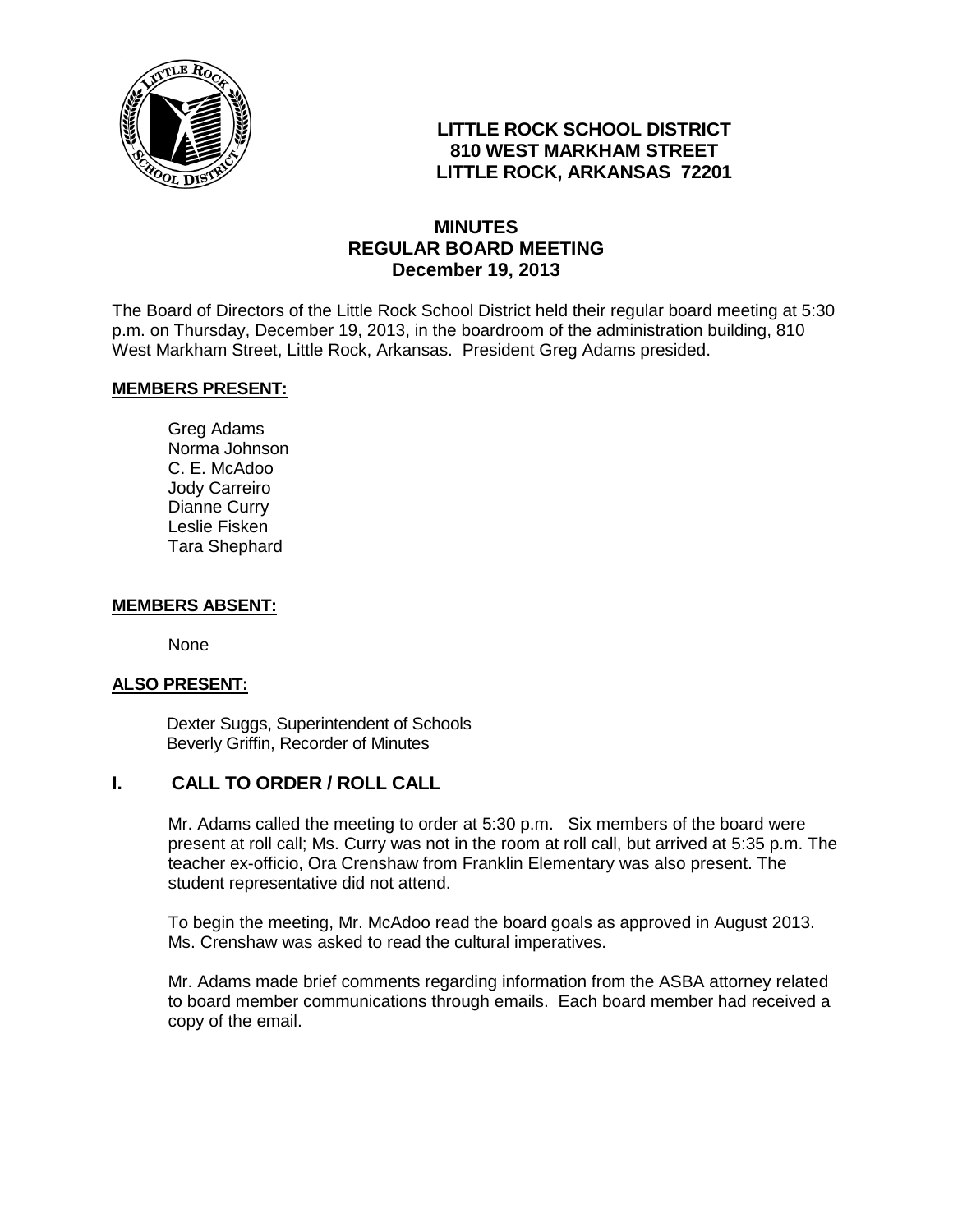# **II. REPORTS/RECOGNITIONS/PUBLIC COMMENTS**

### **A. Remarks from Citizens**

**Caryn Taulbee**, gifted specialist and enrichment teacher at Geyer Springs Elementary, was present with a group of students who are involved in the ETC program at Geyer Springs. The students wrote and performed a song especially for this meeting entitled, "Won't You Come to a High Ability School."

**V. P. Parker** introduced himself as a parent of five LRSD students, and spoke as an advocate for the two schools proposed for action at this meeting. He discussed his  $4<sup>th</sup>$ grade experiences with an excellent teacher and he asked for the board to support changes being proposed for Forest Heights and Geyer Springs.

**Don Hatfield**, a retired information technology executive, addressed the board as an advocate for the STEM proposal for FHMS. He expressed encouragement for the revitalization of Forest Heights, and he asked the board to support innovative educational initiatives. "We must begin training students to achieve and succeed."

**Ryan Parson** addressed the board and introduced his wife, Katie Parson. Both of them teach at Central High School, and they have two students who attend Jefferson. He asked the board to consider the parents who want options specifically targeted to students with gifted abilities. Within the current school day, there is no time for activities to motivate gifted students to achieve at greater levels. "If we want to put kids first we need to meet the needs of all students." The proposals for Forest Heights and Geyer Springs offer options no schools in the district currently offer.

## **B. Donations of Property**

Teacher ex-officio Ora Crenshaw read the list of recent donations to the district. Mr. Carreiro made a motion to accept the donations. Ms. Shephard seconded the motion and it **carried unanimously**. The donations are listed in the following chart:

| <b>SCHOOL/DEPARTMENT</b> | ITEM                                          | <b>DONOR</b>                          |
|--------------------------|-----------------------------------------------|---------------------------------------|
| Central High School      | \$100,00 cash to the Baseball<br>Team         | Paul Chesser                          |
| Central High School      | \$400.00 cash to the Baseball<br>Team         | Drew Firth VCC, LLC                   |
| Central High School      | \$1200,00 cash to the<br><b>Baseball Team</b> | Justin Wittenburg                     |
| Central High School      | \$400,00 cash to the Baseball<br>Team         | <b>Richard Harvey</b><br>Construction |
| Central High School      | \$200,00 cash to the Baseball<br>Team         | Gary Thomas and Paula<br>J. Korte     |

#### **DONATIONS**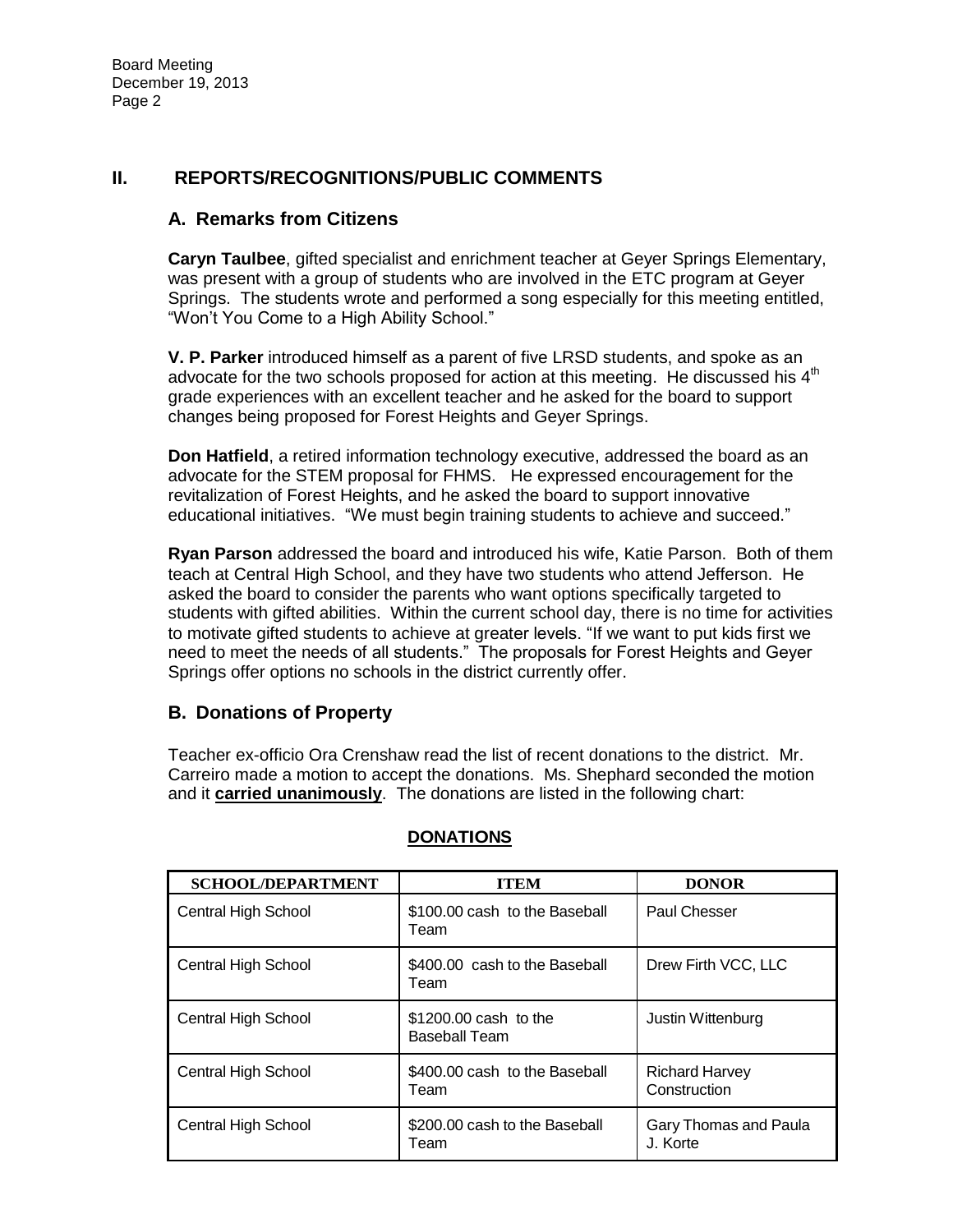| <b>Central High School</b>   | \$400.00 cash to the Baseball<br>Team                                                              | <b>Neal Keating</b>                     |
|------------------------------|----------------------------------------------------------------------------------------------------|-----------------------------------------|
| <b>Central High School</b>   | \$300.00 cash to the Baseball<br>Team                                                              | Rownd Asset Management                  |
| Central High School          | \$400.00 cash to the Baseball<br>Team                                                              | <b>Bass Charitable</b><br>Foundation    |
| <b>Central High School</b>   | \$300.00 cash to the Baseball<br>Team                                                              | Alan and DeVonda Byrd<br>(Salon DeVal)  |
| <b>Central High School</b>   | \$100.00 cash to the Baseball<br>Team                                                              | Leon and Lea Nolen                      |
| Forest Heights Middle School | \$500,00 cash to the<br>maintenance and support of<br>Math and/or Science                          | <b>B-H-T Investment</b><br>Company      |
| Romine Interdistrict School  | \$200.00 in gift cards to Kids<br>with Character Program                                           | 100 Black Men of Greater<br>Little Rock |
| Romine Interdistrict School  | \$350.00 cash for Fall<br>Carnival                                                                 | Affirmative Risk<br>Management          |
| Romine Interdistrict School  | School supplies and toys<br>valued at \$350.00 to Kids<br>with Character and Honor<br>Roll Program | Wal-Mart                                |

# **C. Little Rock PTA Council**

Sarah Bernhardt, PTA council president, made announcements regarding upcoming meetings. January 11<sup>th</sup>, 11:30 a.m. the PTA Council will meet at Forest Heights Middle School. February 11<sup>th</sup> is PTA Founders Day. Ms. Bernhardt encouraged board members to join the PTA's in the schools within their zones.

# **D. Little Rock Education Association**

Cathy Kohler addressed the board and asked them to contemplate what is truly best for our community and our students. We have to decide if we want to go forward or go backward… we shouldn't make hasty decisions at any time. She wished the audience a blessed holiday.

# **IV. REPORTS AND COMMUNICATIONS**

## **A. Remarks from Board Members**

**Ms. Curry** reported she had visited gifted and talented students at Cloverdale Middle School this week. She commended Nona Whitaker for the work she does with the students of Cloverdale, and she was impressed by the projects of the students who participated in the Invention Convention this week.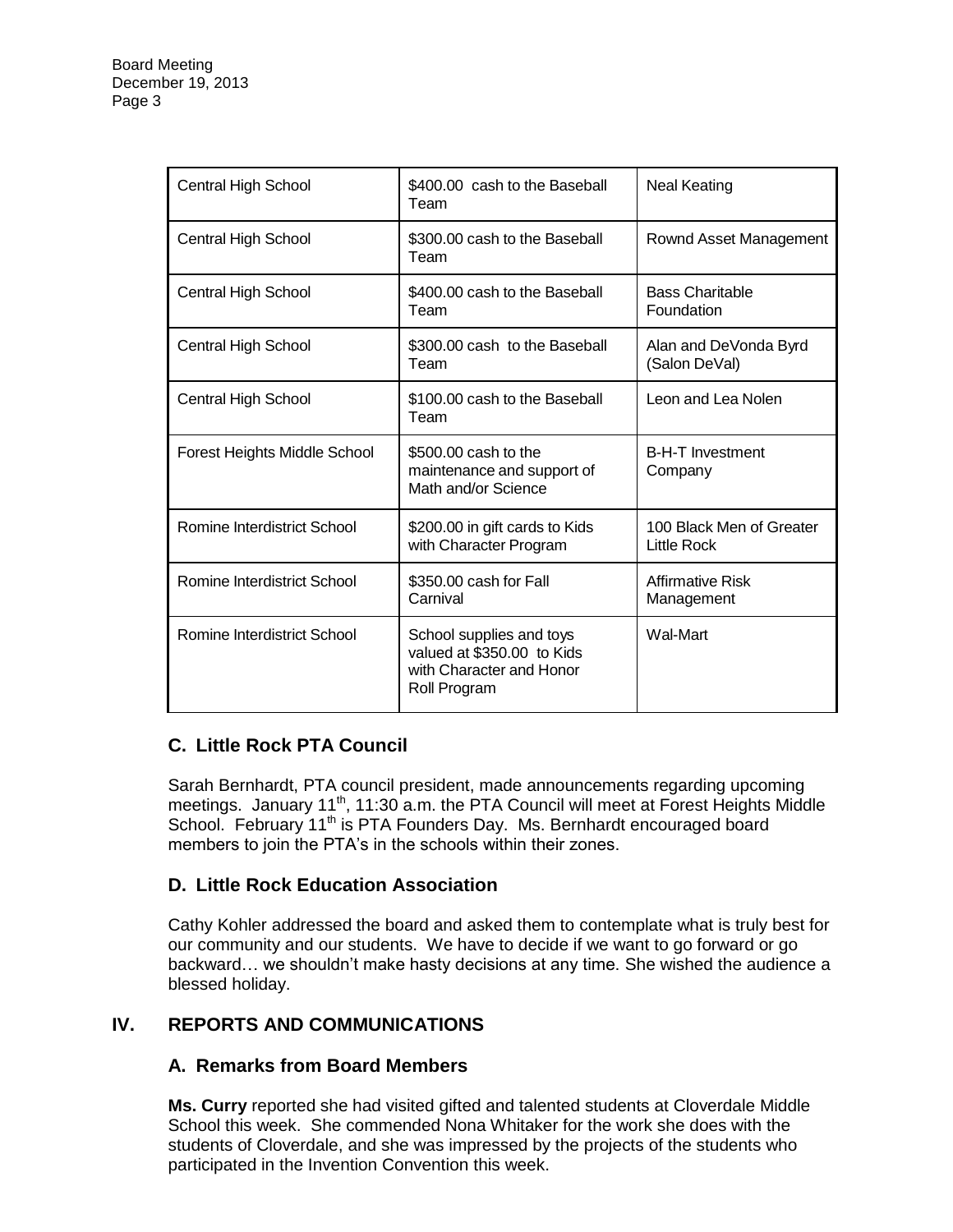**Ms. Fisken** thanked the people who work every day with the students in our schools. She complimented Connie Green on the work she is doing at Forest Heights, and reported she had toured the school. She visited classrooms, observed instruction, and was pleased to find a very well-run school.

**Mr. McAdoo** wished season's greetings to all listeners. He noted the LRSD had a good first half of the year, and he thanked everyone who had contributed to that success.

**Ms. Johnson** stated her belief in insuring all students succeed. She "believes in pushing from the bottom up" and in building a stronger foundation as we move forward. She expressed concern in that the reconfiguration proposals are bringing out a lot of energy, which could be redirected to other initiatives at no expense to the district.

**Mr. Carreiro** expressed appreciation for the communications and comments received through Facebook and email. He reported attending the Central high choir concert last Friday night, and he thanked the members of the committees who have worked hard on the reconfiguration proposals. He expressed hope that we continue to find opportunities to ensure we serve all children, and he wished the audience happy holidays.

**Ms. Shephard** expressed appreciation for all of the employees of the district. She reported on attending a PTA meeting at Geyer Springs, and she acknowledged the people within the PTA who work to build links with the community. She had also visited Cloverdale, and she thanked the teachers and community organizers who collaborated on the recent event there.

**Mr. Adams** reflected on the past year, noting that the board had hired a superintendent, purchased land, begun a districtwide facilities plan, and had negotiated a new desegregation settlement agreement to finalize the ongoing desegregation controversies in the LRSD. He reported that he had the pen used to sign the 1989 settlement given to him by the board president at that time. He expressed hope that by this time next year, we will have passed or be prepared to pass a millage increase to ensure we can truly have a new Little Rock School District.

Mr. Adams also noted the importance of having community support to ensure we can find common ground to move forward. When we go to the community, they have to be assured they can trust the board and the district administration. "How we handle things will make a difference... there is potential to do great things."

## **B. Legal Update**

At the agenda meeting Khayyam Eddings provided an update on property in the Pankey community that once belonged to the LRSD, but was given to the community for the purposes of building a neighborhood education center. There is ongoing communication to determine how to resolve issues regarding the ownership of the property.

At the December  $19<sup>th</sup>$  meeting, Mr. Heller provided a brief desegregation update. Judge Marshall tentatively approved the proposed settlement agreement in November. As part of the process, notice has been provided to anyone who would like to have the opportunity to file objections or address the court. As of this meeting, only three objections had been received. Mr. Heller didn't anticipate any serious impediments to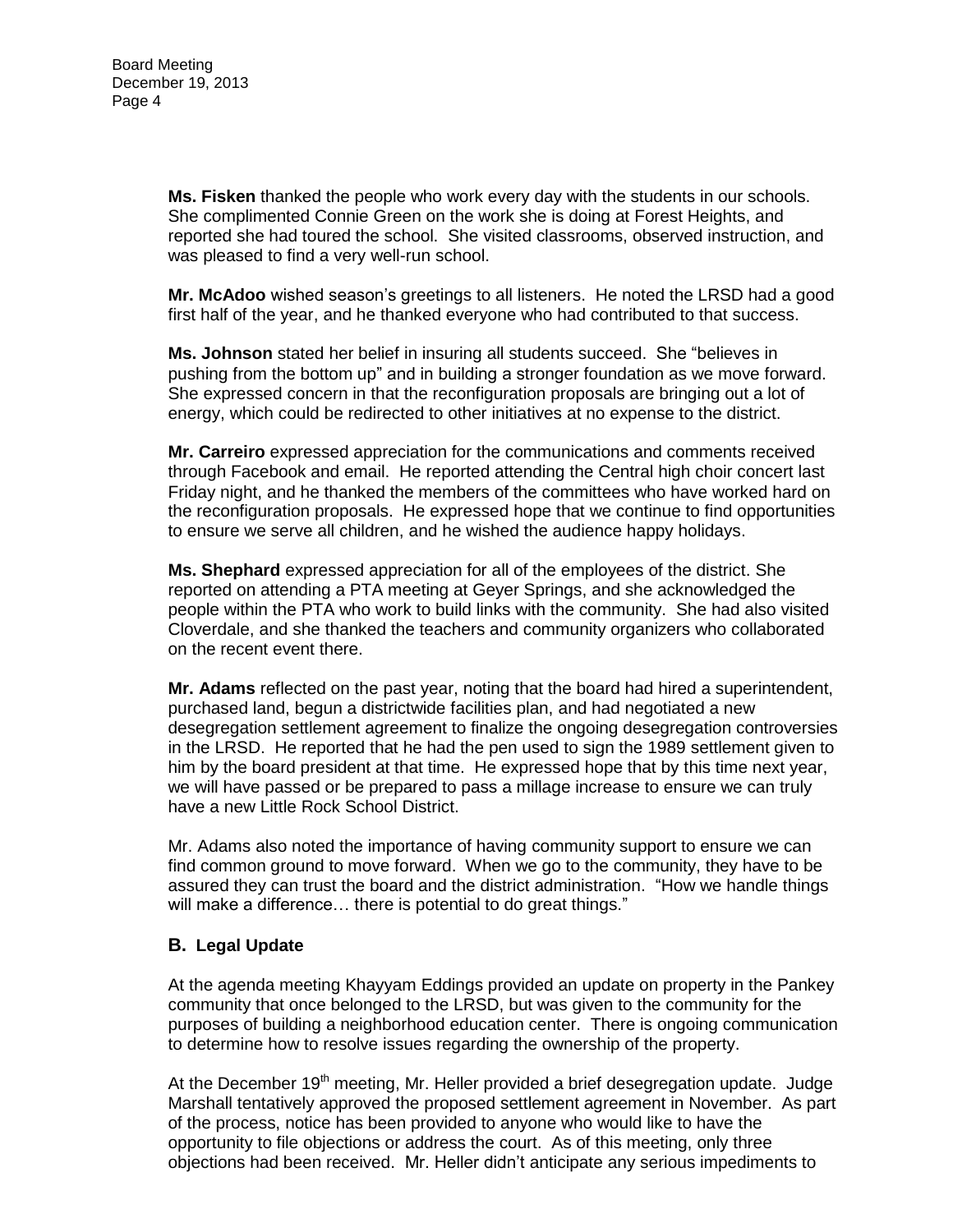the approval of the settlement. A two-day hearing has been scheduled for January  $13<sup>th</sup>$ and  $14<sup>th</sup>$ , 2014 to determine if the Judge will approve.

Mr. Heller also reported on the appeal to the  $8<sup>th</sup>$  circuit court of ADE charter school approvals. A hearing is set for January  $15<sup>th</sup>$  for oral arguments. If the settlement agreement is approved, the LRSD will be obligated to dismiss the appeal.

It was noted that the State board of education had declined to review the approval of Exalt Charter School, but had agreed to a review of the Quest School. That appeal is scheduled on January 10<sup>th</sup>.

On questions from the board regarding the recent information from the City of Little Rock on a tax increment financing district in the southwest part of the city, Mr. Heller reported the LRSD board had approved the proposed TIF in 2003. The district has objected to some TIF districts before, but generally agreed to support the TIF if it promoted development of land that would not normally be developed. Tax increment financing provides an incentive, through bond issues, to encourage development of property not currently in use. The LRSD agreed in 2003 to give up a portion of the tax rate for a period of time. During that time, the money is diverted to bonds. The district continues to have 37 mils on that property, and we will receive 75% of the taxes after a period of time.

Ms. Shepard questioned Mr. Heller about the impact of the settlement agreement on M-M transfers and magnet school enrollment. Mr. Heller responded that fewer students will leave the LRSD to attend school in the county, and fewer students will transfer into the LRSD from North Little Rock and Pulaski County. If everyone attends school in their home district, we will likely have an increase in enrollment.

Ms. Curry encouraged wide distribution of this information prior to open enrollment. All information will be posted on LRSD.org.

#### **C. Update: Forest Heights and Geyer Springs Transformation Committee Report**

Dr. Sadie Mitchell provided an overview to the board for the transformation of Geyer Springs to a High Ability Academy. She introduced Ann Robinson, Director of the UALR Mahoney Center for Gifted Education. Ms. Robinson addressed the board about he curriculum and impact on methods used to teach gifted students.

Linda Young provided information on the Forest Heights STEM Academy, and introduced Dr. Eric Sandgren, Dean at the UALR College of Engineering and Information Technology. Also, Jerry Adams, CEO of Arkansas Research Alliance, encouraged support for the STEM school as a means to encourage and enhance workforce development and the creation of  $21<sup>st</sup>$  century jobs.

Pamela Smith provided a brief overview of the communications planning, Dr. Frederick Fields provided information on enrollment and the application process, and Kelsey Bailey reviewed budget projections which were provided to the board in their report.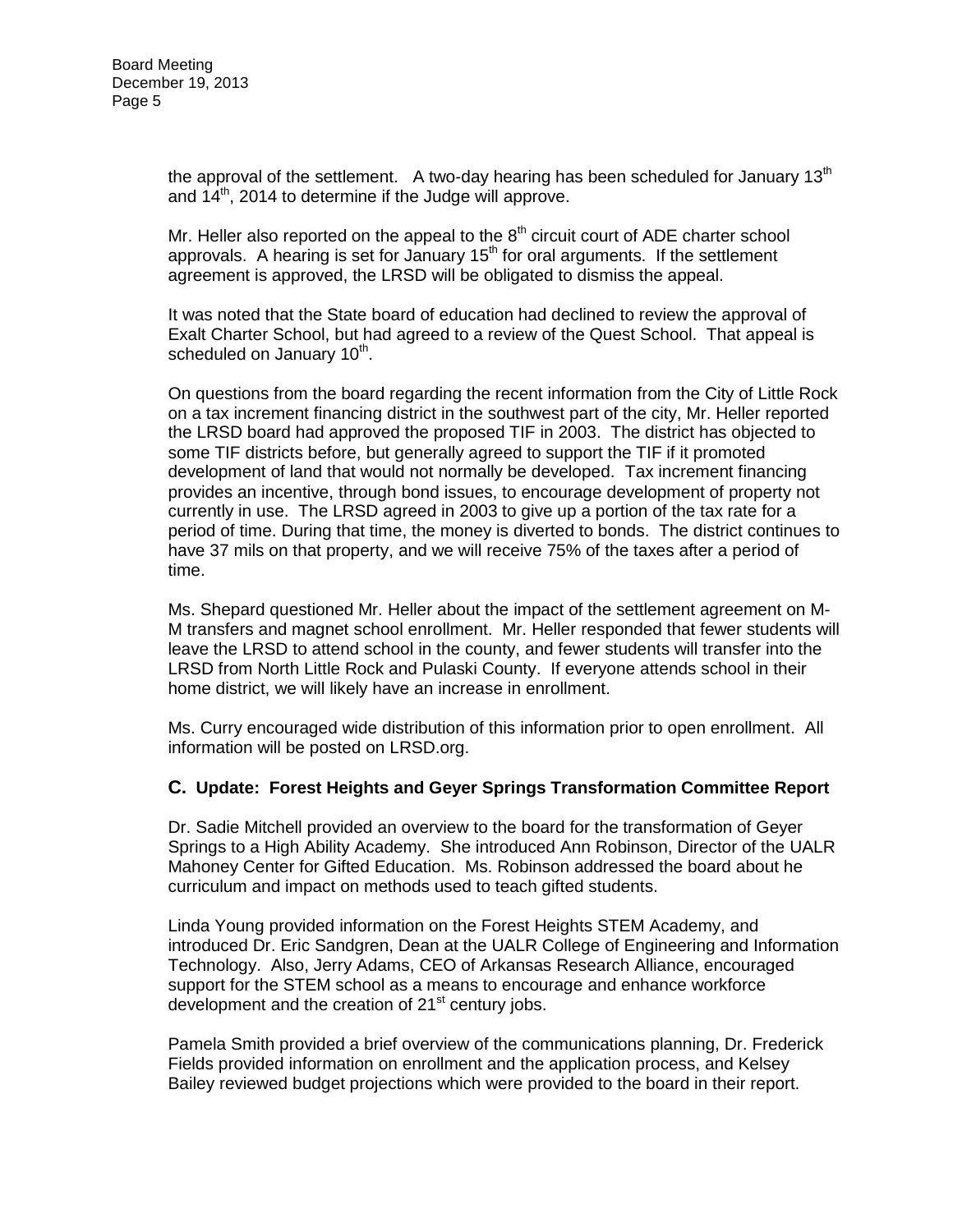## **D. Update: Facilities Review – Fanning Howey**

At the board agenda meeting, representatives from Fanning Howey were present to provide an overview of the process being used to conduct a review of all LRSD facilities. They will be here every month to provide an update for the board. Present were Carl Becksmeyer, Troy Glover, and Ed Schmidt. Copies of the PowerPoint presentation were distributed to the board in their Friday update.

### **E. Role, Responsibilities and Activities of External Provider**

At the agenda meeting, Mr. Glasgow provided a review of services provided by Pearson, which was formerly Americas Choice. He reported that demographic information would be accessible through the data dashboard, and one page summary documents can be developed for parents to provide a better way of informing them of what the supplemental support services provide for their students.

### **III. CONSENT ITEMS**

Ms. Fisken made a motion to approve the items included in the consent agenda. Mr. McAdoo seconded the motion, and it **carried unanimously**.

### **A. Minutes**

Minutes from the regular board meeting held on November 21<sup>st</sup>, and a special meeting held on December  $12^{th}$ , were presented for review and approval.  $\therefore$ 

#### **B. Personnel Changes**

Routine personnel changes were printed in the board's agenda.

#### **C. Internal Auditors Report**

Mr. Becker's report was included in the board's agenda.

# **IV. BOARD POLICY AND REGULATIONS REVIEW**

## **A. Board of Education Policy Revision – Second Reading: IKF – General Education Graduation Requirements**

The existing policy IKF General Education Graduation Requirements required a revision to ensure the district is in compliance with ADE regulations. The revisions also delete outdated information as it pertained to the graduating class of 2012 - 2013. There were no objections to approval on second reading; it was, therefore, approved on second reading.